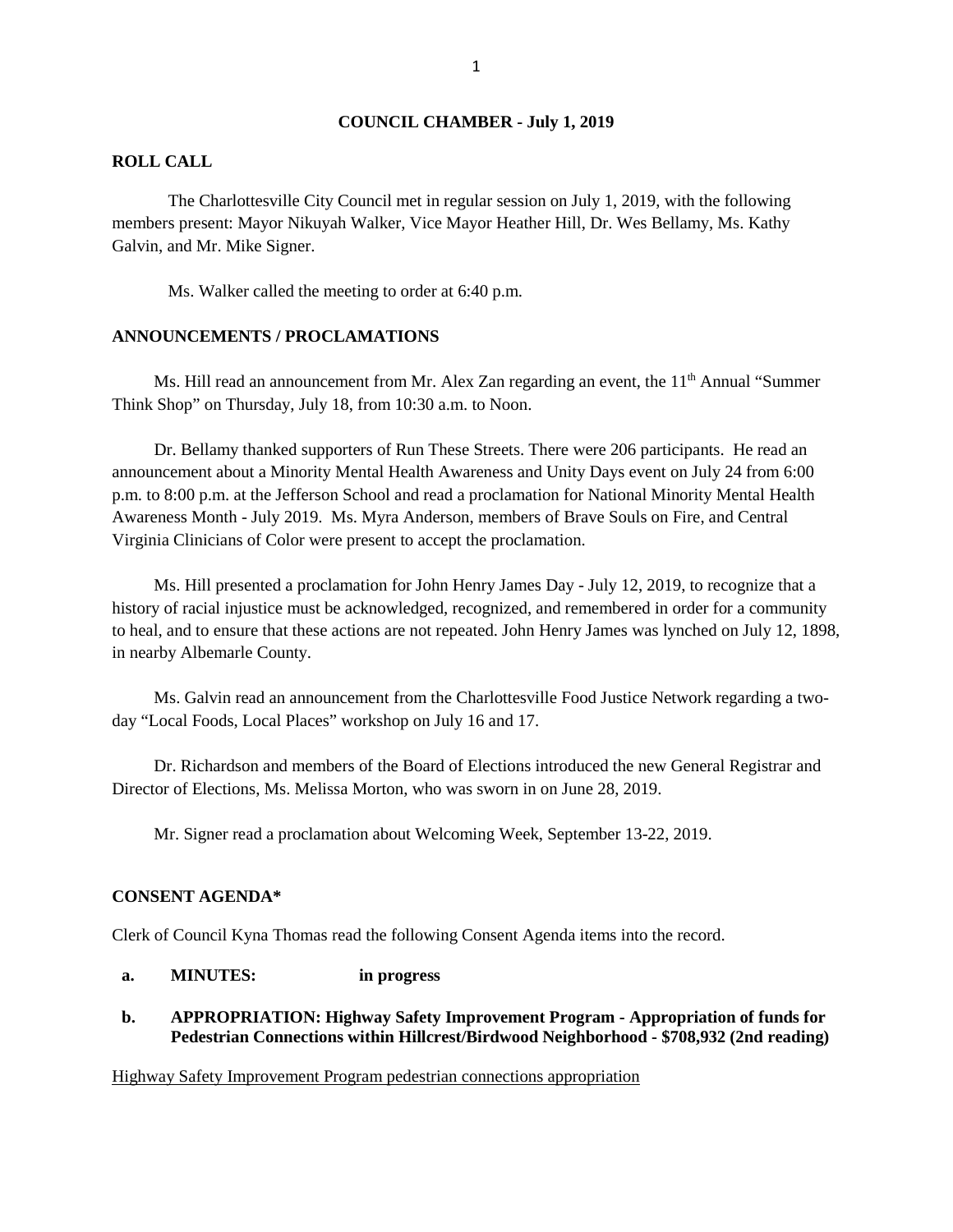## **APPROPRIATION Highway Safety Improvement Program funds for Pedestrian Connections within Hillcrest/Birdwood Neighborhood - \$708,932**

**WHEREAS,** a total of \$694,753 in state funds for the Highway Safety Improvement Program requires appropriation; and

**WHEREAS,** \$14,179 in previously appropriated City funds require transfer to this project;

**NOW, THEREFORE BE IT RESOLVED** by the Council of the City of Charlottesville, Virginia that the following is hereby appropriated in the following manner:

| <b>Revenues</b><br>\$694,753     | Fund: 426 | WBS: P-00694 | $G/L$ Account: 430080 |
|----------------------------------|-----------|--------------|-----------------------|
| <b>Expenditures</b><br>\$694,753 | Fund: 426 | WBS: P-00694 | G/L Account: 599999   |

**NOW, THEREFORE BE IT FURTHER RESOLVED** by the Council of the City of Charlottesville, Virginia that the following is hereby transferred in the following manner:

| <b>Transfer From</b><br>\$14,179 | Fund: 427 | WBS: P-00212 | $G/L$ Account: 561425 |  |
|----------------------------------|-----------|--------------|-----------------------|--|
| <b>Transfer To</b><br>Revenue    |           |              |                       |  |
| \$14,179                         | Fund: 426 | WBS: P-00694 | $G/L$ Account: 498010 |  |
| Expense                          |           |              |                       |  |
| \$14,179                         | Fund: 426 | WBS: P-00694 | G/L Account: 599999   |  |

# **c. APPROPRIATION: Virginia Department of Education Special Nutrition Program Summer Food Service Program - \$100,000 (2nd reading)**

[Summer Food Service Program appropriation](http://charlottesville.granicus.com/DocumentViewer.php?file=charlottesville_945cbad218efc2bcdec1a6fadb449474.pdf)

## **Virginia Department of Education Special Nutrition Program Summer Food Service Program - \$100,000**

**WHEREAS**, the City of Charlottesville, through Parks and Recreation, has received approval for reimbursement up to \$100,000 from the Virginia Department of Education Special Nutrition Program to provide free breakfast and lunch to children attending summer camp programs; and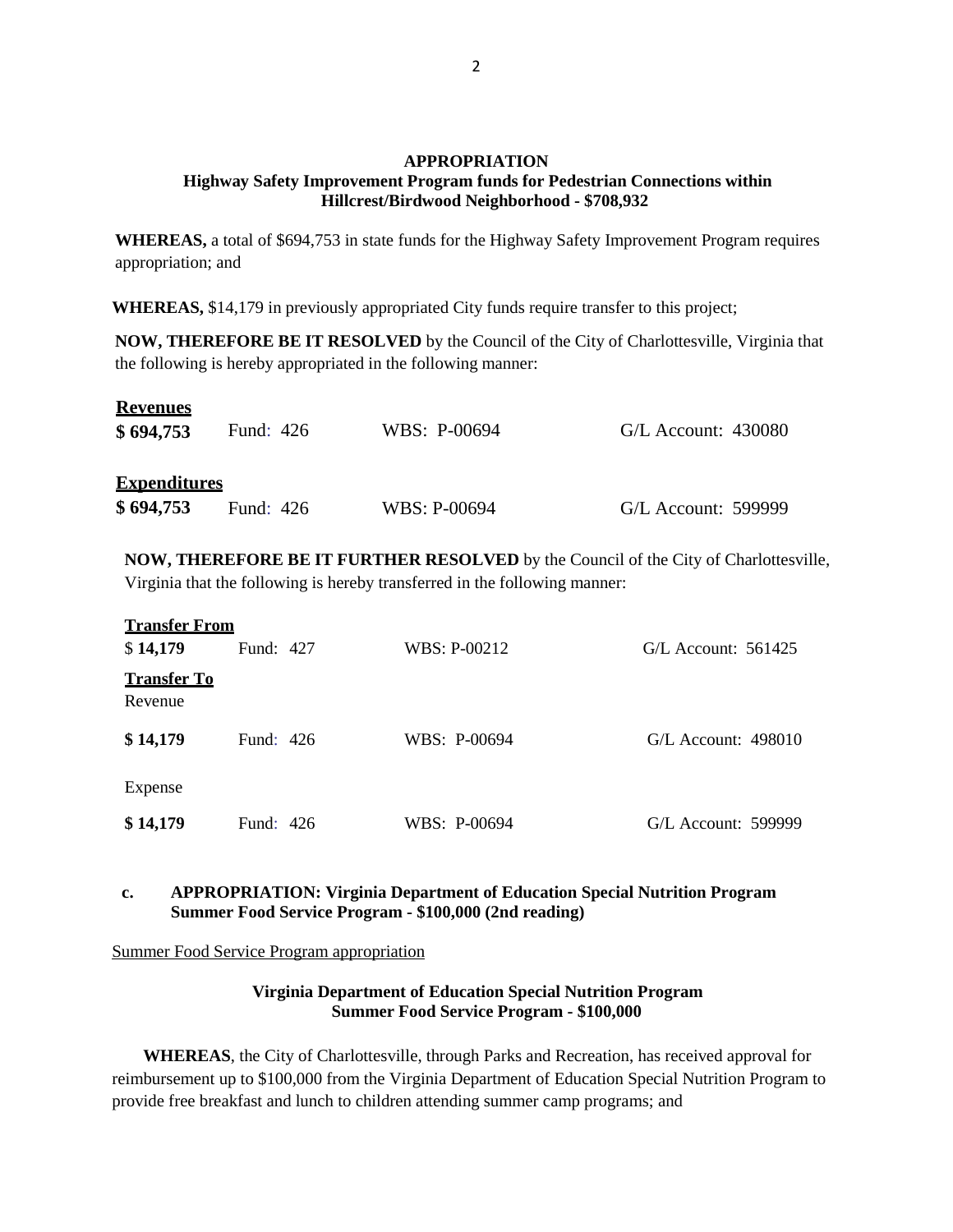**WHEREAS,** the grant award covers the period from period June 17, 2019 through October 31, 2019.

**NOW, THEREFORE BE IT RESOLVED** by the Council of the City of Charlottesville, Virginia, which the sum of \$100,000, received from the Virginia Department of Education Special Nutrition Program, is hereby appropriated in the following manner:

## **Revenue – \$100,000**

Fund: 209 Internal Order: 1900334 G/L Account: 430120

## **Expenditures - \$100,000**

Fund: 209 Internal Order: 1900334 G/L Account: 530670

**BE IT FURTHER RESOLVED** that this appropriation is conditioned upon the receipt of \$100,000 from the Virginia Department of Education Special Nutrition Program.

**d. APPROPRIATION: Study of Disproportionate Minority Contact in the Adult Criminal Justice System - \$55,400 (carried)**

DMC STUDY - [Human Services \\$55,400](http://charlottesville.granicus.com/DocumentViewer.php?file=charlottesville_b4771fde581bd595549615ec2f922405.pdf)

**e. APPROPRIATION: Charlottesville Student Victim Outreach Program Department of Criminal Justice Services Victim of Crimes Act Grant - \$245,428 (carried)**

### [HUMAN SERVICES DCJS GRANT \\$245,428](http://charlottesville.granicus.com/DocumentViewer.php?file=charlottesville_f520629bda5da5c3eaf7e8e3e196b52c.pdf)

**f. APPROPRIATION: Virginia Department of Transportation Grants for Water Street Trail - \$115,257 (carried)**

[Water Street Trail TAP Appropriation](http://charlottesville.granicus.com/DocumentViewer.php?file=charlottesville_b4e79a9c105cb5a18812c26490c2dd7d.pdf)

**g. RESOLUTION: Regional Transit Partnership Memorandum of Understanding**

[RTP Agreement](http://charlottesville.granicus.com/DocumentViewer.php?file=charlottesville_a58a86a73c066d4cb56c0d25be9cf4ee.pdf) 

### **RESOLUTION**

**BE IT RESOLVED** by the Council for the City of Charlottesville, Virginia, that the City of Charlottesville Mayor, and on behalf of Charlottesville Area Transit, is hereby authorized to sign the following document, attached hereto, in form approved by the City Attorney or his designee.

**Regional Transit Partnership Memorandum of Understanding for Joint Transit Service**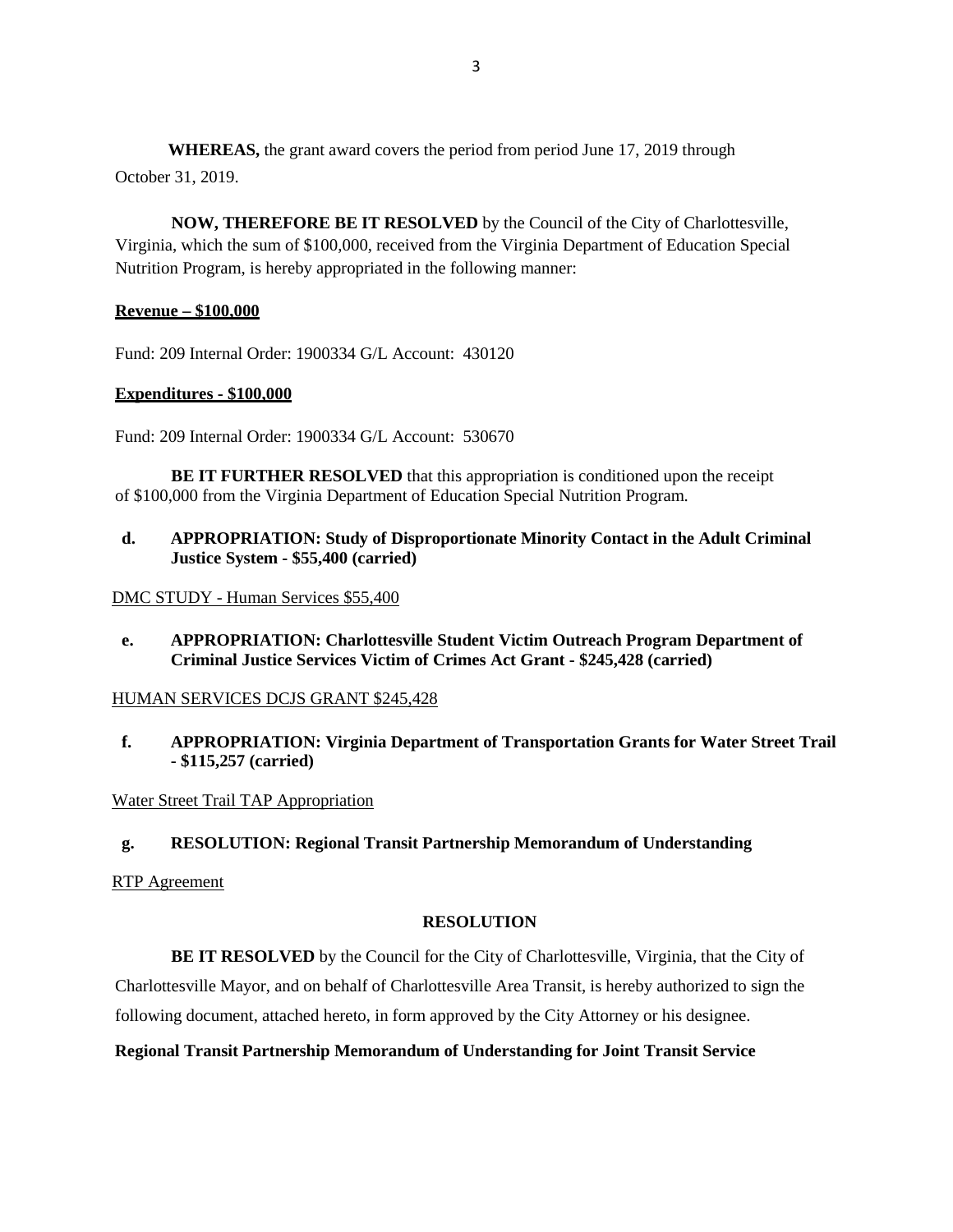### **h. RESOLUTION: Adopting a New Greenhouse Gas Reduction Goal**

#### [New Greenhouse Gas Reduction Goal resolution](http://charlottesville.granicus.com/DocumentViewer.php?file=charlottesville_50ef8b4e808efe5afc81967d300523cd.pdf)

## **RESOLUTION**

# **ESTABLISHING A NEW GREENHOUSE GAS (GHG) REDUCTION GOAL**

**WHEREAS,** the weight of scientific evidence and scientific consensus indicates that greenhouse gas emissions from human activities is driving climate change, especially the combustion of fossil fuels that create greenhouse gases; and

**WHEREAS,** climate change has been widely recognized by government, business, academic, and other community leaders as a worldwide threat with the potential to harm our economy, safety, public health, and quality of life; and

**WHEREAS,** the City of Charlottesville resolved in June 2017 to stand with cities and other public and private sector partners throughout the world to advance action in accordance with the with the goals outlined in the Paris Agreement, the first global commitment to fight climate change; and

**WHEREAS,** the City of Charlottesville adopted a Statement of Economic Principles in September 2017 that supports growing a wide array of local industry sectors, the availability of excellent affordable housing, a globally competitive workforce, redevelopment that produces local jobs and affordable housing, builds upon Charlottesville's commitment to sustainability, and promotes active partnerships at the regional level; and

**WHEREAS,** the City of Charlottesville is currently in Phase 2 of implementing its Global Covenant of Mayors for Climate and Energy commitment which requires a new reduction goal to be adopted, and will develop a Climate Action Plan in Phase 3; and

**WHEREAS,** the City of Charlottesville has been involved in and continues to explore a variety of important actions to reduce greenhouse gas emissions in our community; and

**WHEREAS,** 90% of Charlottesville's carbon emissions profile is attributed to residential, commercial, and transportation sector activities; and

**WHEREAS,** initial costs for energy efficiency and renewable energy measures can pose a barrier for residential, commercial, and non-profit property owners and slow adoption of low carbon actions despite many such installations resulting in net-cost savings over their lifetime; and

**WHEREAS,** the private financial sector has access to resources that local government does not and that can aid in increased investment in energy performance of buildings in Charlottesville; and,

**WHEREAS,** the affordability of housing is affected by the cost of the housing unit and the cost of powering the home, known as the energy burden; and

**WHEREAS,** improvements in building energy performance through energy efficiency and renewable energy installations can reduce the energy burden cost for the building occupants and, in many cases, improve the comfort and quality of life of the building occupants; and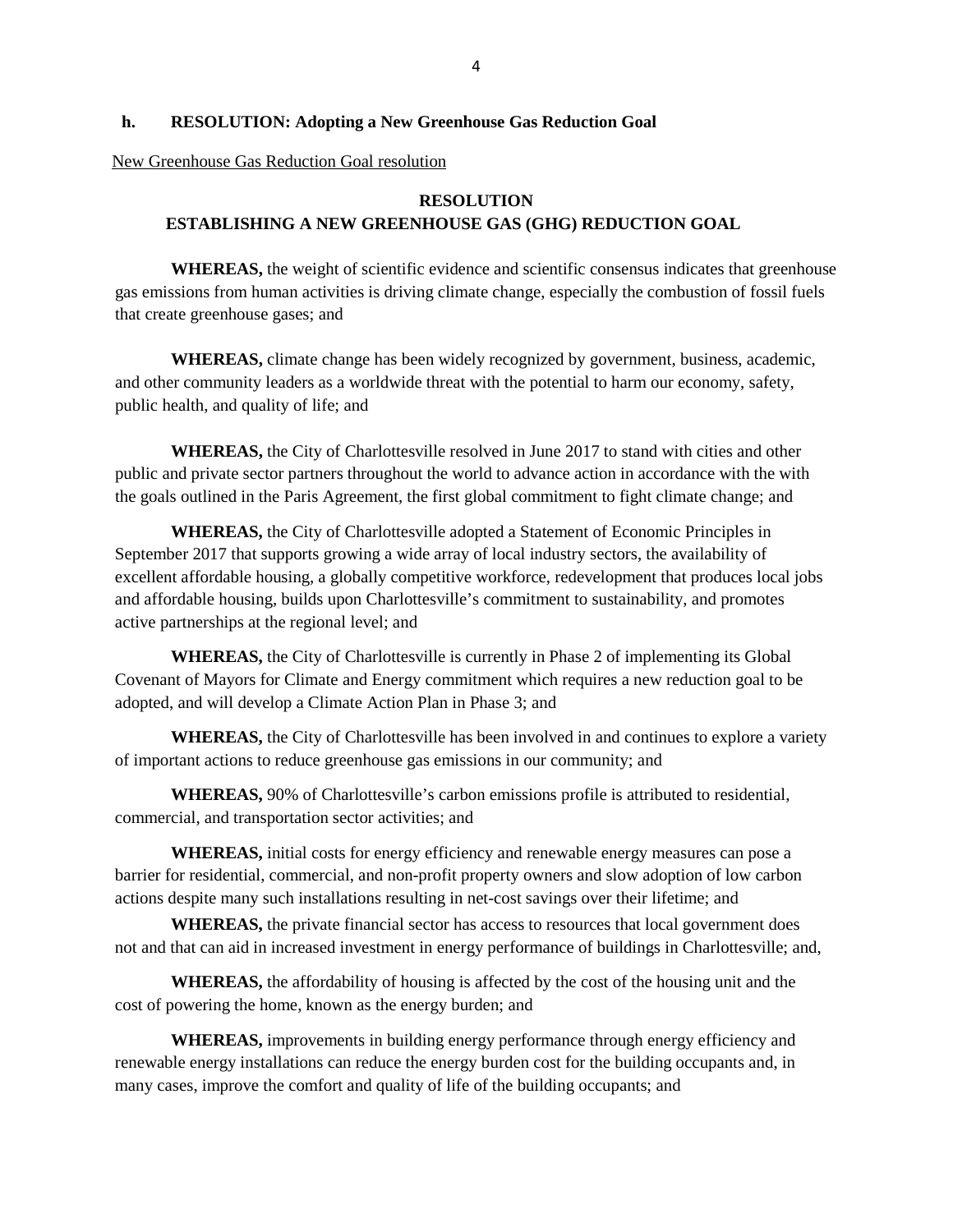**WHEREAS,** local investment in energy improvements for buildings and low carbon strategies requires a skilled local workforce and supports local businesses and industries that are seeing national and global growth, and enables partnerships such as those seen in the GO Solar program.

**NOW, THEREFORE, BE IT RESOLVED** by the Council of the City of Charlottesville, Virginia that the City of Charlottesville adopts the goal of 45% reduction in community-wide greenhouse gas emissions by 2030 target from its 2011 inventory year, and the goal of carbon neutrality by 2050; and, develops a Climate Action Plan pursuant to this goal and that includes the following aspects:

- Front Load Reductions pursue steeper reductions in the near term
- Identify of Sub-Goals by Sector and by Strategy in the Climate Action Plan
- Address Equity Specifically in Goals and the Climate Action Plan
- Identify Measurement Frequency & Accountability Mechanisms
- Addresses Funding and Financing Options to Enable and Support Private Sector Action

# **i. RESOLUTION: Accepting Hillsdale Drive Project into the City Street System for Maintenance**

[Hillsdale Roadway Acceptance resolution](http://charlottesville.granicus.com/DocumentViewer.php?file=charlottesville_a64379e135b88556f29598c513c443e9.pdf)

# **RESOLUTION ACCEPTING HILLSDALE DRIVE PROJECT INTO THE CITY STREET SYSTEM FOR MAINTENANCE**

WHEREAS, the new portions of Hillsdale Drive have been completed by Fielder's Choice Enterprises, LLC;

WHEREAS, the subject roadway has been built to the specifications and standards required by the city approved plan;

WHEREAS, City staff and Whitman, Requardt & Associates, LLP on behalf of the City have inspected the roadway and recommends acceptance into its street system for maintenance; now, therefore

BE IT RESOLVED, by the Council of the City of Charlottesville, Virginia, on recommendation of the City Engineer, that the new street portions of Hillsdale Drive as shown on the attached drawing, are hereby accepted into the City street system for maintenance.

- 1) add 1.71 moving lane miles to Hillsdale Drive from the northern City/County line to the former dead-end section of previously constructed Hillsdale Drive off of Hydraulic Road.
- 2) remove 0.32 moving lane miles from Line Drive between Zan Road and Indian Road.
- 3) remove 0.22 moving lane miles from Zan Road between Line Drive and Seminole Court.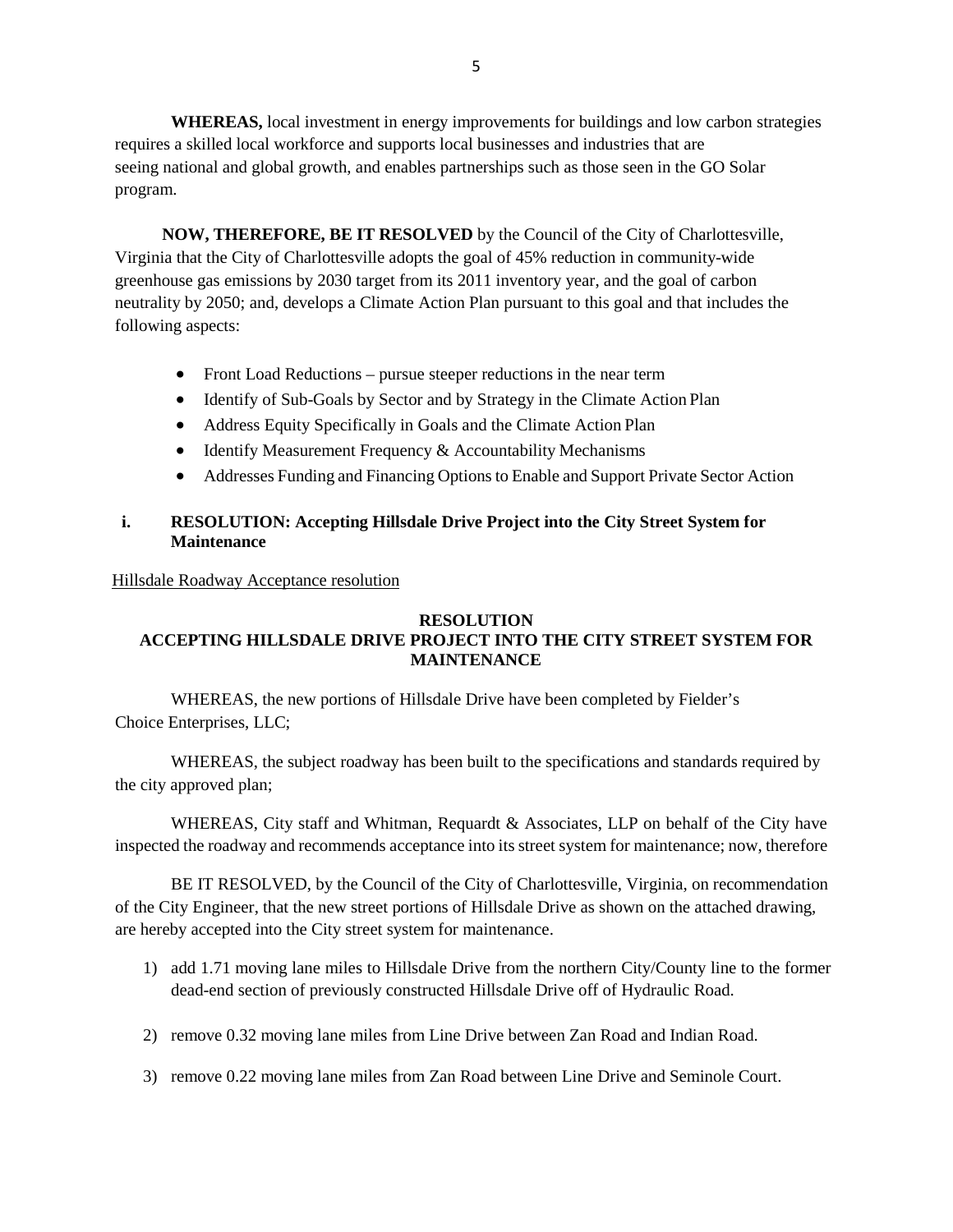## **j. RESOLUTION: Virginia Department of Transportation Revenue sharing**

#### [VDOT Revenue Sharing resolution](http://charlottesville.granicus.com/DocumentViewer.php?file=charlottesville_47ca0b4baec6b8edb54c5e6a19d402b5.pdf)

## **RESOLUTION Fiscal Year 2020 – 2021 Revenue Sharing Program - \$1,150,000**

At a regularly scheduled meeting of the City of Charlottesville City Council held on July 1, 2019, on a motion by [name of Council or Board member], seconded by [name of Council or Board member], the following resolution was adopted by a vote of [#] to [#]:

WHEREAS, the City of Charlottesville City Council desires to submit two applications for an allocation of funds of up to \$1,150,000 through the Virginia Department of Transportation Fiscal Year 2020-21, Revenue Sharing Program; and,

WHEREAS, \$1 million of these funds are requested to fund the East High Streetscape Signalization; and,

WHEREAS, \$150,000 of these funds are requested to fund the Route 250 Bypass/Hydraulic Turn Lane Extension; and,

WHEREAS: The City of Charlottesville City Council hereby supports this application for an allocation of \$1,150,000 through the Virginia Department of Transportation Fiscal Year 2020- 21 Revenue Sharing Program.

NOW THEREFORE BE IT RESOLVED, that the Council of the City of Charlottesville hereby commits to fund its local share of preliminary engineering, right-of-way and construction (as applicable) of the project(s) under agreement with the Virginia Department of Transportation in accordance with the project financial document(s).

BE IT FURTHER RESOLVED, that the City Manager is authorized to execute all agreements and/or addendums for any approved projects with the Virginia Department of Transportation.

ADOPTED this 1st day of July 2019.

## **k. RESOLUTION: Agreement for Shared Staffing at Circuit Court - City of Charlottesville, Albemarle and Green Counties**

[Agreement for Shared Staffing at Circuit Court](http://charlottesville.granicus.com/DocumentViewer.php?file=charlottesville_876ef2a9eb0b5c4e4099c3f27f475dd8.pdf)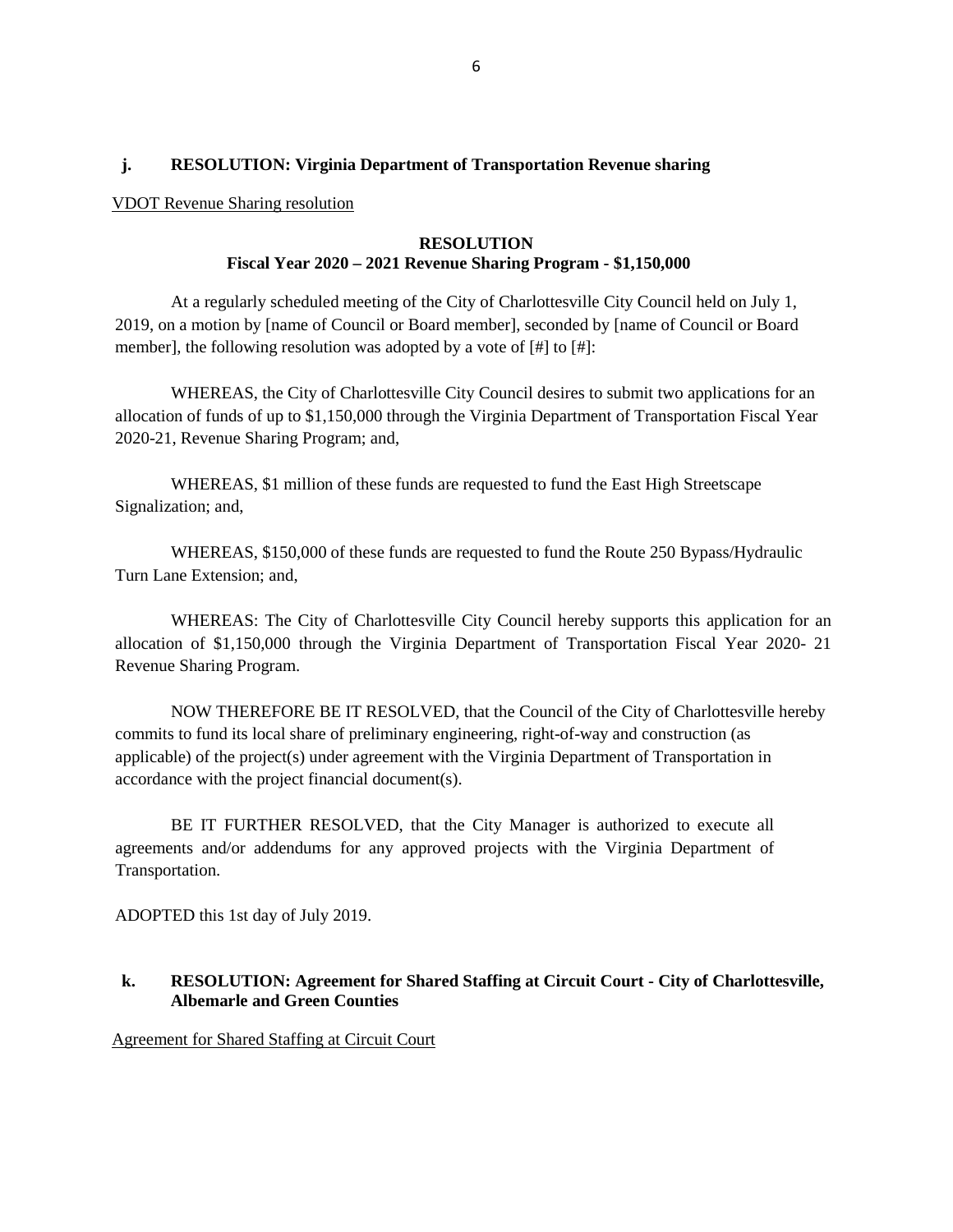#### **RESOLUTION**

**BE IT RESOLVED** by the Council for the City of Charlottesville, Virginia, that the City Manager is hereby authorized to sign the following document, attached hereto, in form approved by the City Attorney or his designee.

Agreement for Shared Staffing at Circuit Court – City of Charlottesville, Albemarle and Greene Counties

## **l. RESOLUTION: Capital Funding Transfer for the Purchase and Installation of City Hall Security Cameras \$26,000**

#### [City Hall Cameras resolution \\$26,000](http://charlottesville.granicus.com/DocumentViewer.php?file=charlottesville_d73b51950b4f0289706d7c7fd75947cb.pdf)

Per request of Ms. Walker, this item was pulled from the consent agenda for a separate vote.

On motion by Ms. Hill, seconded by Mr. Signer, Council by the following vote APPROVED the resolution: 3-2 (Ayes: Ms. Hill, Ms. Galvin, Mr. Signer; Noes: Ms. Walker, Dr. Bellamy).

## **RESOLUTION**

#### **Capital Funding Transfer for the Purchase and Installation of**

#### **City Hall Security Cameras - \$26,000**

**NOW, THEREFORE BE IT RESOLVED** by the Council of the City of Charlottesville, Virginia that the funding for the purchase and installation of City Hall security cameras is hereby transferred in the following manner:

| <b>Transfer From:</b> |                  |                |                     |  |  |  |  |
|-----------------------|------------------|----------------|---------------------|--|--|--|--|
| \$26,000              | <i>Fund:</i> 426 | WBS: P-00762   | G/L Account: 599999 |  |  |  |  |
| <b>Transfer To</b>    |                  |                |                     |  |  |  |  |
| \$26,000              | Fund: 426        | $WBS: P-01023$ | G/L Account: 599999 |  |  |  |  |

## **[m.](http://charlottesville.granicus.com/wordlinkreceiver.php?clip_id=3aa4fb43-4c75-4692-9ca8-496233f2ad7e&meta_id=3fb55cd7-94f3-4d72-a78b-54bd369d508b&time=1961) [ORDINANCE: Amending and Re-enacting City Code Chapter 18, Article III -](http://charlottesville.granicus.com/wordlinkreceiver.php?clip_id=3aa4fb43-4c75-4692-9ca8-496233f2ad7e&meta_id=3fb55cd7-94f3-4d72-a78b-54bd369d508b&time=1961) Special [events \(carried\)](http://charlottesville.granicus.com/wordlinkreceiver.php?clip_id=3aa4fb43-4c75-4692-9ca8-496233f2ad7e&meta_id=3fb55cd7-94f3-4d72-a78b-54bd369d508b&time=1961)**

#### [Special Events Ordinance](http://charlottesville.granicus.com/DocumentViewer.php?file=charlottesville_0e935b96183d7a0c384f77d22e1a6a77.pdf)

Mr. Jeff Fogle asked Council to repeal the amendment.

Ms. Tanesha Hudson spoke about the events of August 12, 2017, and the hindrances of the permit program.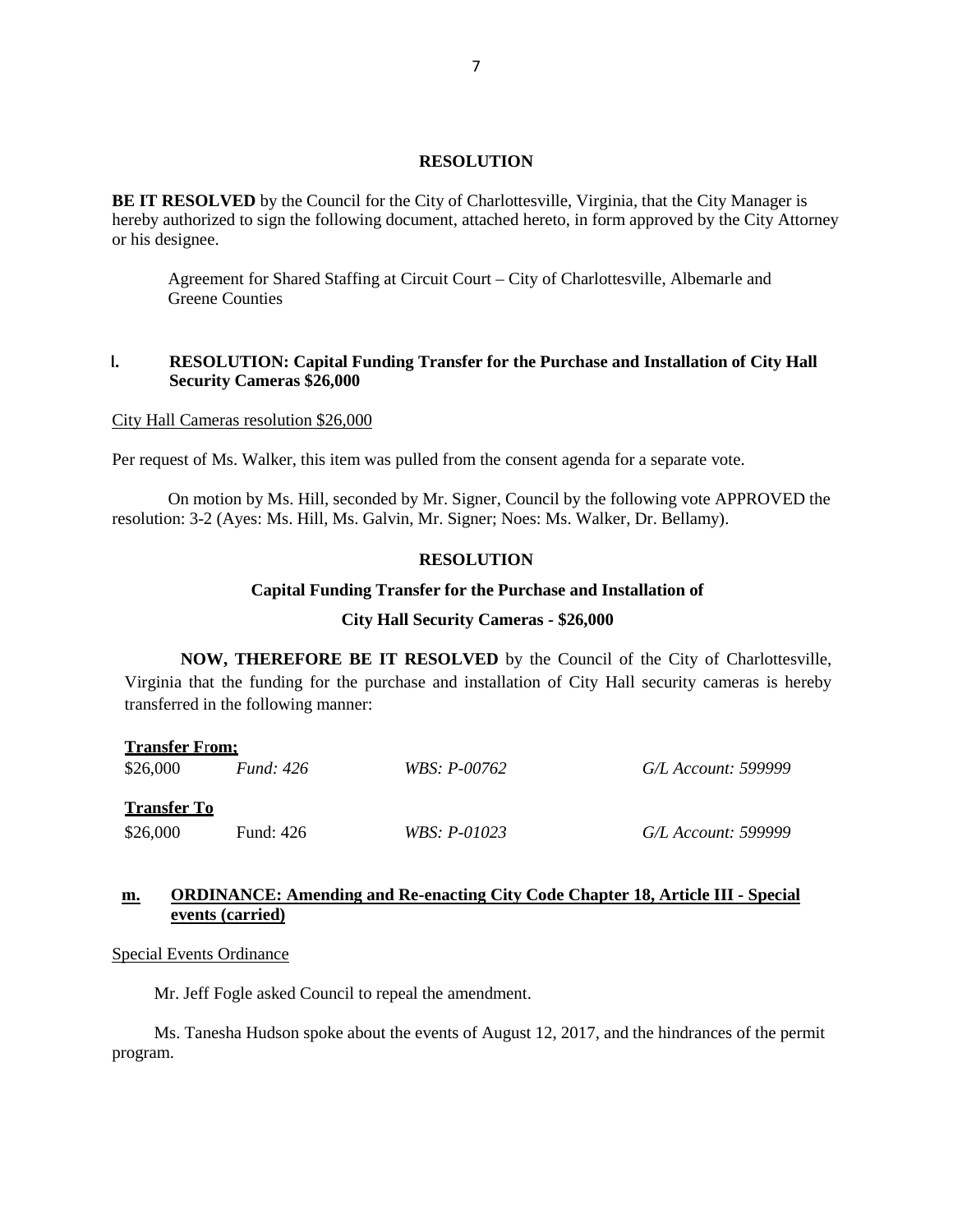Council by the following indication moved the item forward to the August  $5<sup>th</sup>$  regular Council meeting (Ayes: Ms. Hill, Ms. Galvin, Mr. Signer; Noes: Ms. Walker, Dr. Bellamy).

### **n. ORDINANCE: Renewing Lumos Networks Inc. - Telecommunications Franchise (carried)**

### [Lumos Telecom Franchise Memo and Agmt](http://charlottesville.granicus.com/DocumentViewer.php?file=charlottesville_f78486e6bcbb8152480950d392b342ef.pdf)

## **o. REPORT: Water Resources Protection Program Advisory Committee Annual Report (written report only)**

### [REP\\_2018 WRPP\\_AC annual report](http://charlottesville.granicus.com/DocumentViewer.php?file=charlottesville_fec4f421d90cda17a7132f479a5c5066.pdf)

## **p. REPORT: Rivanna Water Services Authority Quarterly Update to Council (written report only)**

### [RWSA written report](http://charlottesville.granicus.com/DocumentViewer.php?file=charlottesville_6845c6bf6616ffedbf0997d1f0e3fe10.pdf)

On motion by Ms. Hill, seconded by Mr. Signer, Council by the following vote APPROVED the consent agenda with the exception of items "l" and "m", which were pulled for separate vote by the request of Ms. Walker: 5-0 (Ayes: Ms. Walker, Ms. Hill, Dr. Bellamy, Ms. Galvin, Mr. Signer; Noes: none).

On motion by Ms. Hill, seconded by Mr. Signer, Council by the following vote APPROVED consent agenda items "l" and "m", which were pulled for separate vote by the request of Ms. Walker: 3-2 (Ayes: Ms. Hill, Ms. Galvin, Mr. Signer; Noes: Ms. Walker, Dr. Bellamy).

On motion by Ms. Hill, seconded by Dr. Bellamy, Council by the following vote AMENDED the regular agenda to add a Resolution to appropriate \$468,000 to Charlottesville City Schools – first of two readings: 5-0 (Ayes: Ms. Walker, Ms. Hill, Dr. Bellamy, Ms. Galvin, Mr. Signer; Noes: none).

### **CITY MANAGER RESPONSE TO COMMUNITY MATTERS (FROM PREVIOUS MEETINGS)**

Dr. Richardson advised that there were no items that required follow-up from the previous meeting.

## **COMMUNITY MATTERS**

Ms. Erica Gaines ceded her time to Ms. Gudrun Campbell, who thanked Council for their action on approving the greenhouse gas climate goal resolution to become carbon neutral by the year 2050.

Ms. Claire Habel ceded her time to Mr. Martin Chapman, who thanked Council for passing the greenhouse gas reduction goals resolution, and in particular for incentives to local businesses.

Mr. Eugenio Schettini, City resident, spoke about manipulation with zoning in the form of proffers.

Ms. Virginia Moore with the Green Grannies of Charlottesville, sang a song for the environment.

Ms. Sharon Baiocco with the Green Grannies of Charlottesville, sang a song about biking in the City.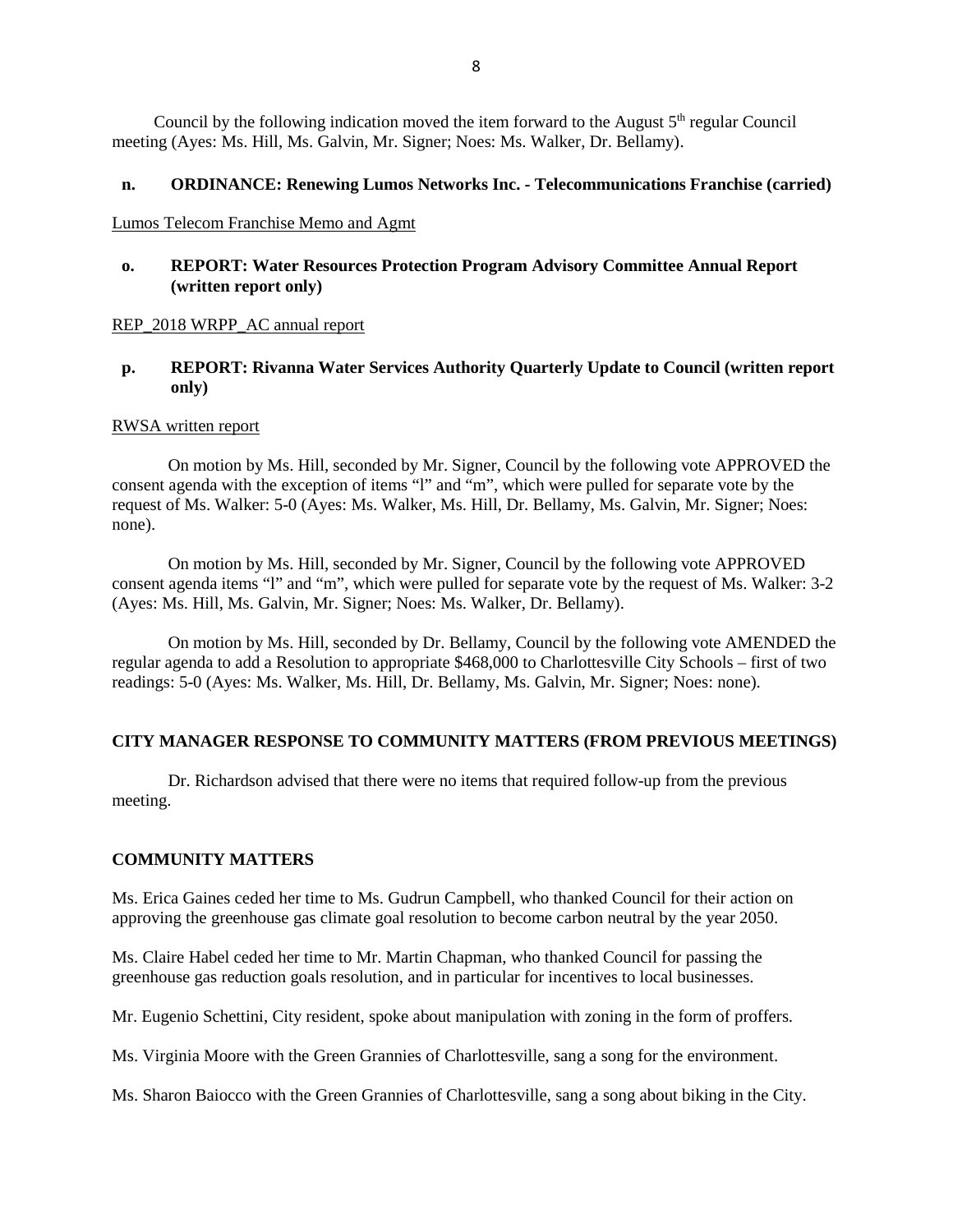Ms. Page Dabney ceded her time to Caetano de Campos Lopes of The Charlottesville Climate Collaborative (C3), who thanked Council for passing a climate goals resolution. He encouraged promoting renewable energy and an emissions-free transportation system.

Ms. Joan Chapman thanked Council for action taken to approve greenhouse gas reduction goals. She asked Council to add a CO2 inventory every two years and focus on energy efficiency to reduce the burden on lower-income households, and to fund bike and walking paths to provide a safe means of transportation as an alternative.

Ms. Kat Maier spoke about zoning regarding Hinton Avenue, on behalf of neighbors in low income housing.

Mr. John Hall made suggestions about additional Charlottesville Area Transit service.

Mr. Mason Pickett advised that he was harassed by several members of the Civilian Review Board. He spoke in support of Council actions.

Mr. Ben Daugherty, City resident, spoke in support of removing the Thomas Jefferson birthday holiday and replacing it with a Freedom and Liberation Day holiday on March 3.

Ms. Lisa Woolfork, City resident, spoke in support of removing the Thomas Jefferson holiday and acknowledging historical context for replacing it with Freedom and Liberation Day on March 3.

Mr. Scott Warner, former city resident and current County resident, spoke in support of Thomas Jefferson holiday and gave an account of Thomas Jefferson's accomplishments.

Mr. Peter Krebs of the Piedmont Environmental Council, working with the Thomas Jefferson Planning Commission, talked about next steps for the Bike-Pedestrian initiative and a Regional Plan.

Mr. Harold Folley asked Council to pass the bylaws of the Police Civilian Review Board.

Ms. Donna Shaunesey, Chair of the local Sierra Club, applauded Council for passing the greenhouse gas resolution and advised that the Sierra Club will help to move the action items forward. She encouraged an inventory every two years.

Mr. Lewis Newman spoke about conspiracy in Charlottesville related to his personal situation.

The meeting recessed at 7:52 p.m.

The meeting reconvened at 8:12 p.m.

### **PUBLIC HEARING/ ORDINANCE: 750 Hinton Ave rezoning (carried)**

### [750 Hinton Ave rezoning documents](http://charlottesville.granicus.com/DocumentViewer.php?file=charlottesville_201425448a1b1b8d95dc5cb7f4ce1fef.pdf)

Mr. Matt Alfele, City Planner, presented a summary of the request, noting that the Planning Commission recommended approval of amending the zoning map to reclassify the Hinton Avenue United Methodist Church Property from R-1S to Neighborhood Commercial Mixed Use Corridor District ("NCC"), subject to proffered development conditions.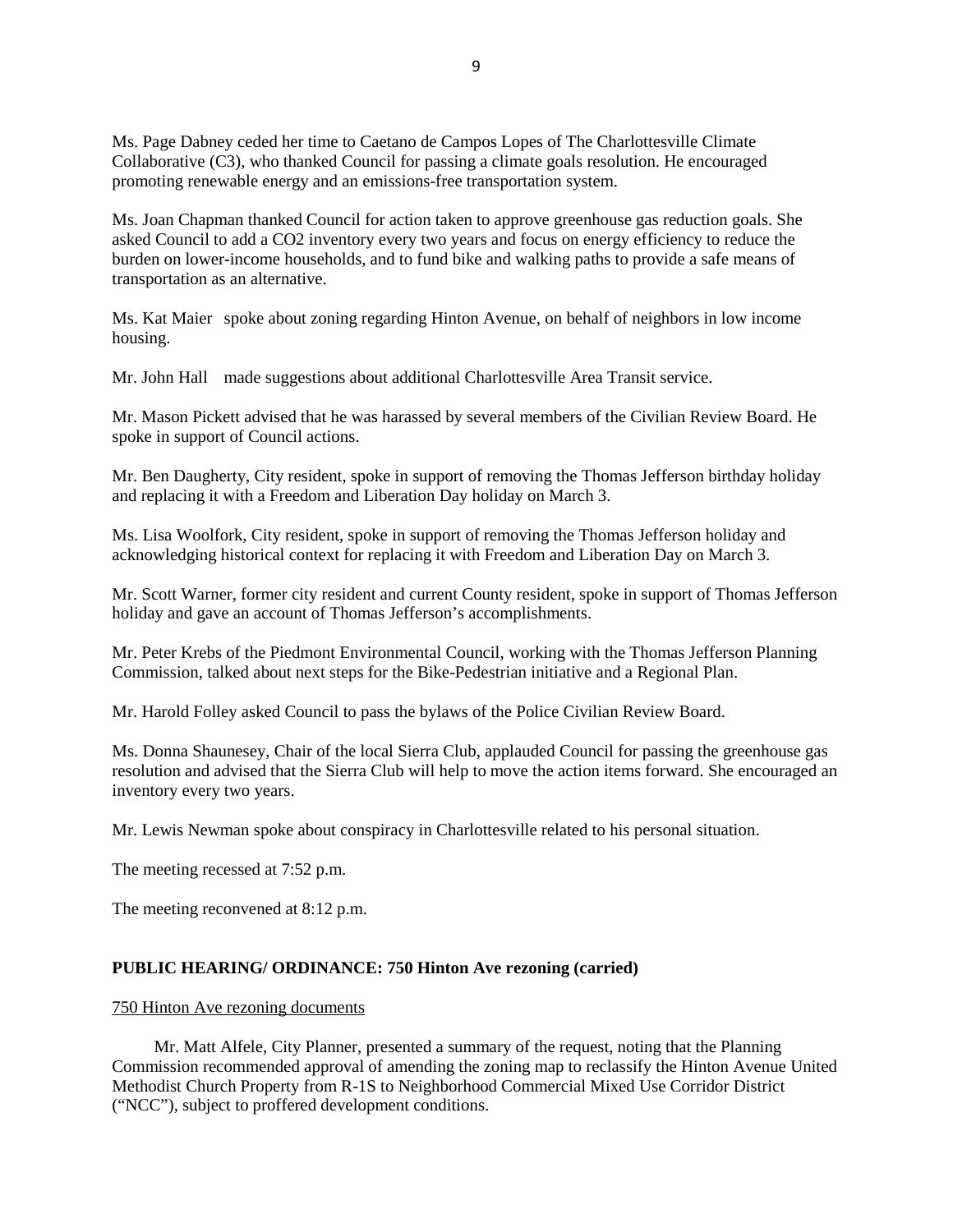Ms. Kim Crader with the Charlottesville district of the United Methodist Church gave further explanation about the project proposal. She addressed concerns expressed by neighbors. Project Architect Andy Thomas spoke on behalf of the Rachel's Haven Project.

After clarifying questions from Council, Ms. Walker opened the public hearing and noted a time limit of two minutes for each speaker, with three minutes allowed if necessary.

Public Hearing Speakers:

Ms. Vickie Bravo, City resident, with IMPACT, spoke in support of the proposal.

Mr. Mike Dunn, City resident, spoke in support of the project, sharing a story about his son who was born with developmental disabilities, but could benefit from a project such as this.

Mr. Lucius Bracey, City resident and owner of 759 Belmont Avenue, wished the church well in their endeavors, however requested R4 zoning to avoid fallback should the project be unsuccessful.

Ms. Susan Minasian, City resident and pastor of a church neighboring 750 Hinton Avenue, spoke in support of the proposal and implored Council to pass the zoning request unanimously. She asked that the neighborhood residents be part of the planning process.

Mr. Robert Lewis, City resident and Pastor of Hinton Avenue United Methodist Church, spoke in support of the proposal. He advised that the project is not a mission of the Hinton Avenue UMC, but of the more than 75 UMCs in the Charlottesville District, and that Hinton Avenue has the space to bring about an affordable housing option for individuals with intellectual disabilities in the community.

Ms. Kate Fincham, City resident, spoke in support of the proposal and asked Council to do due diligence to make sure current residents do not suffer from parking and other impacts. She asked Council to consider R4 zoning.

Ms. Nancy Carpenter, City resident, spoke in support of the proposal as a way to impact affordable housing in the City.

Ms. Sue Woodson, City resident, representing the United Methodist Church in this endeavor, spoke in support of the proposal and advised that her name is on the application.

Ms. Mary Anna Dunn, City resident, spoke about the difference between developmental and intellectual disabilities and asked that Belmont and Charlottesville be inclusive and welcoming.

Mr. Bob Kreps, City resident and parent of a daughter with developmental disabilities, spoke in support of the proposal.

Ms. Carol Starling, City resident, read a letter from Shirley Shotwell, long-time resident of Belmont, regarding the impact of NCC zoning and the lack of parking. She advised of restaurant proffers that have not been kept.

Ms. Allison Ruffner, County resident and former Belmont resident, advised that she left because of the NCC district. She also advised that her mother has a developmental disability. She spoke in support of the church's efforts, but questioned the City's use of NCC zoning.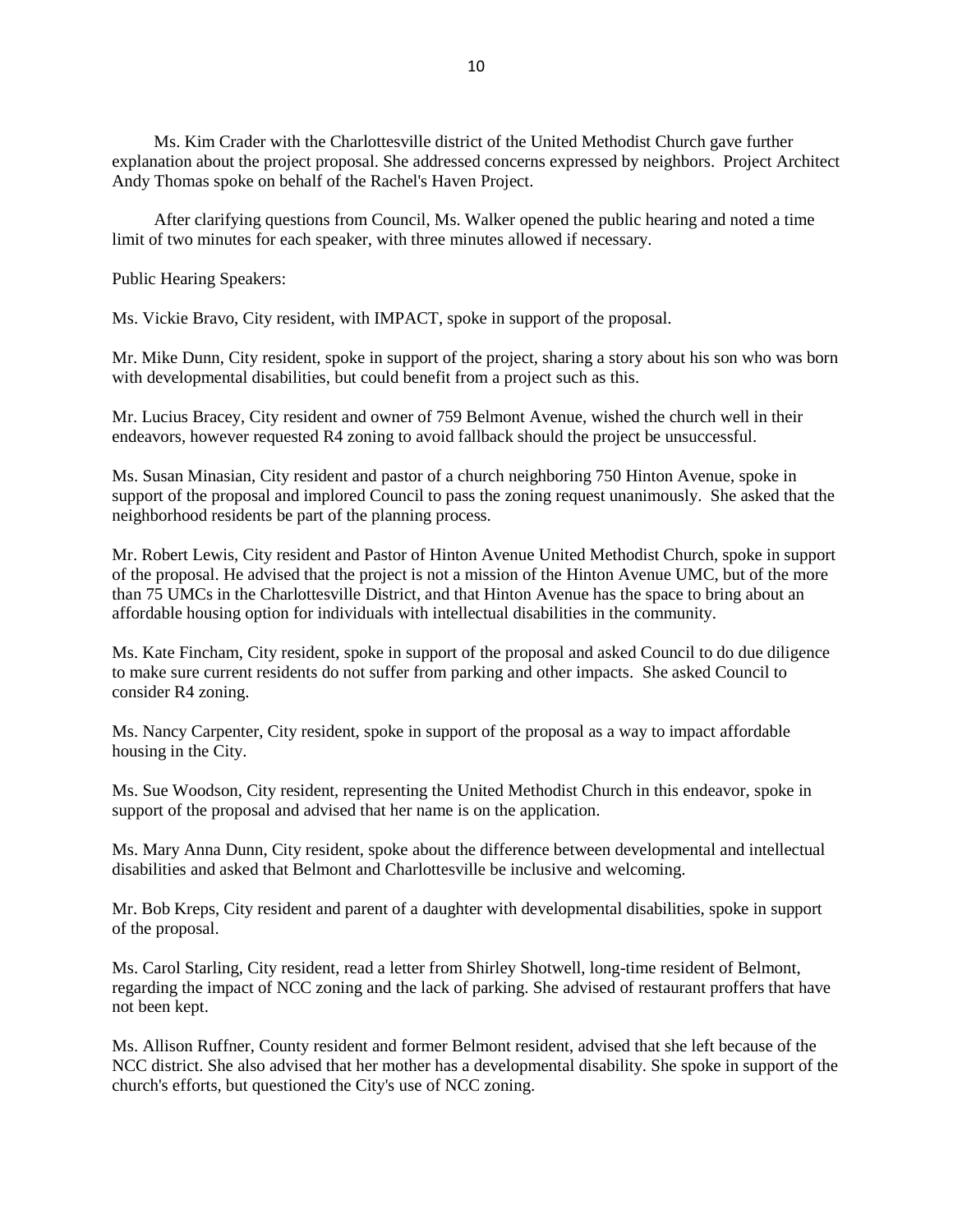Mr. Charles Gendrot, City resident, spoke of a failing zoning system. He advised that the NCC zoning does not serve the residents.

Ms. Kimber Hawkey, City resident, advised that she is not against the project, but would like the details to be added to the proposal, and to use zoning other than NCC. She advised that the zoning system has not worked for residents of Belmont.

Mr. Gary Bill, Albemarle County resident, raised in Belmont, spoke in support of the proposal to fill the need of affordable housing. He advised that Belmont has always been a commercial corridor.

Ms. Eleanor Biasiolli, City resident, asked about ownership of the units once they are built. She asked about the selection process for applicants.

Mr. Frank Biasiolli, joint owner of a property in Belmont, advised that he supports the vision of the Hinton Avenue UMC, but advised of issues still to be resolved. He asked that Council and the church take a step back and reconsider the zoning.

Ms. Kristin Szakos, City resident, spoke as a parent of a child with developmental disabilities, as former City Councilor, and as a neighbor. She spoke in support of the project.

Mr. Josh Carp, City resident, advised that housing policy is also climate policy. He spoke in support of the project, advising that building more multi-family dwellings that are walkable and more central to downtown helps to reduce greenhouse gases.

Mr. Matthew Gillikin, City resident who has worked for many years with individuals with developmental disabilities in various capacities, spoke in support of the proposal.

Mr. Mark Kavit, City resident, spoke in opposition to NCC zoning. He advised that it is time to update the Zoning Ordinance and finish the Comprehensive Plan.

Ms. Sarah Williamson, Belmont property owner, spoke in support of the proposal with the more restrictive proffers.

Ms. Ang Conn, Belmont homeowner, spoke in support of the project.

Mr. Eugenio Schettini, Belmont property owner spoke in support of the project, and advised the City to consider creating a new type of zoning rather than manipulating NCC zoning.

Ms. Julia Williams, Belmont resident, spoke in opposition of using the NCC zoning. She asked Council to hire a Long-range Planner and consultants and update the Zoning Ordinance as soon as possible.

Unknown speaker asked about the shelf-life for the offer of affordable housing.

Ms. Lois Sandy, County resident and former Charlottesville resident, spoke in support of the project. She advised that she moved from the City to the County because of affordability. She advised that Rachel's Haven is asking for rezoning, not funding and encouraged Council to vote in favor of the project.

Ms. Walker closed the public hearing.

City Attorney John Blair clarified information about proffers and NCC zoning. He advised that proffers do carry the effect of law as part of the Zoning Ordinance.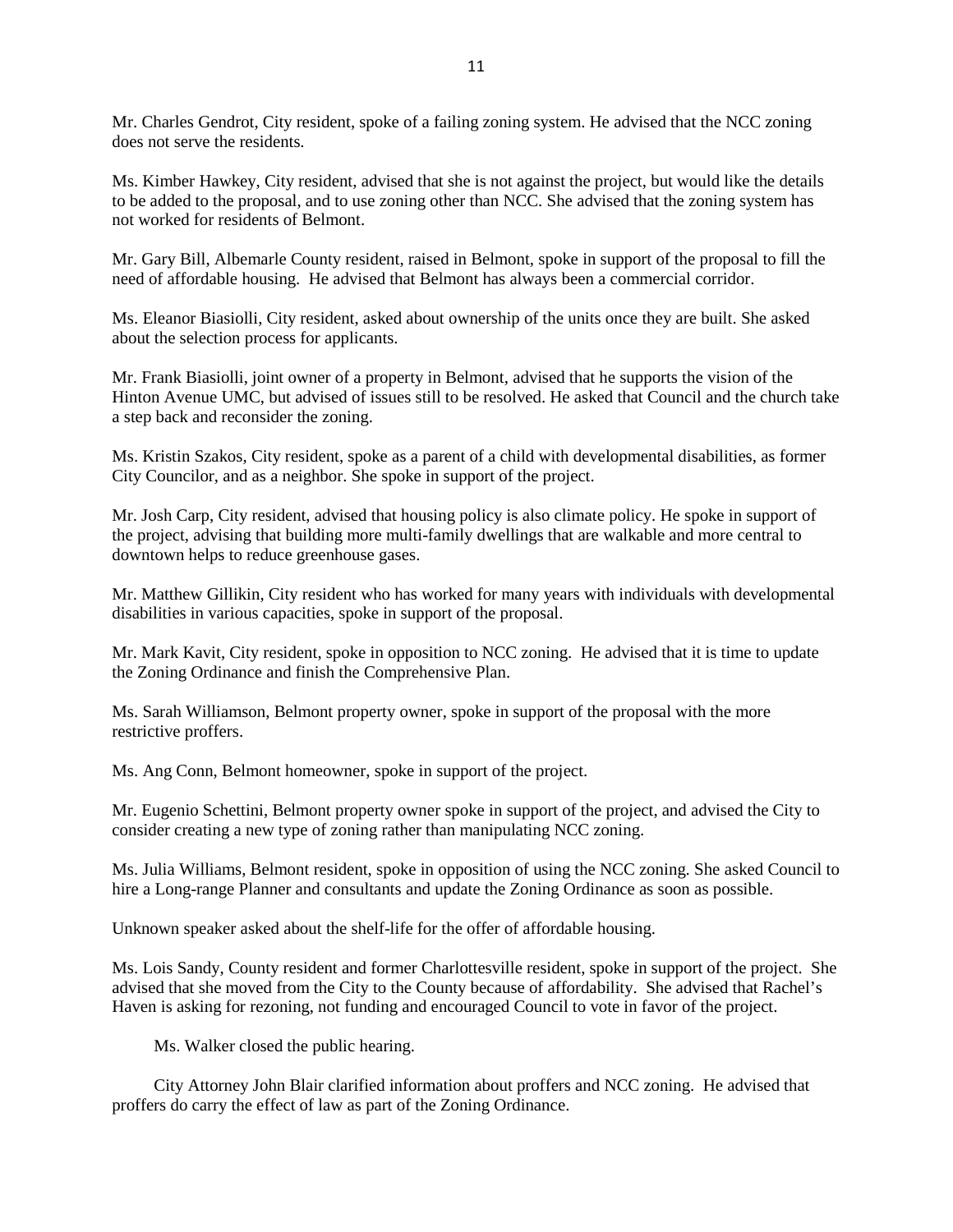Mr. Signer asked about the financing of the project, and the designation of affordable units.

The applicant advised that this project would not be an income stream for the church.

Councilors acknowledged concerns of neighbors on both sides of the issue and noted the need for a Zoning Ordinance update.

Council agreed to move the item forward to the Consent Agenda for the next meeting.

The meeting recessed at 10:13 p.m.

The meeting reconvened at 10:30 p.m.

## **PUBLIC HEARING/ ORDINANCES/ RESOLUTION: Flint Hill Planned Unit Development**

### [Flint Hill Planned Unit Development documents](http://charlottesville.granicus.com/DocumentViewer.php?file=charlottesville_b31f5c90c3d1b1d1da809a4272638c62.pdf)

Mr. Matt Alfele, City Planner, presented a summary of the rezoning request. The Planning Commission recommended approval. The applicant provided an update to the application regarding stormwater management. Mr. Alfele reminded Council that the Planning Commission recommended approval of the critical slope waiver by a vote of 6-0. He advised that without waiver of the street closing policy, the rest of the request cannot go through.

Mr. Blair advised of Council procedures.

### **(1) Request for Waiver of Street Closing Policy**

Mr. Blair explained the recently passed street closing policy, and advised that Council would want to consider whether they want to set a precedent with approval of the waiver. The adoption of a new plat would avoid setting a new precedent regarding waivers.

Ms. Galvin expressed concern with the design of the Planned Unit Development (PUD).

On motion by Ms. Hill, seconded by Mr. Signer, Council by the following vote APPOVED the waiver of the street closure policy for the Flint Hill PUD conditioned on recordation of the plat at Flint Drive and Keene Court: 4-1 (Ayes: Ms. Hill, Dr. Bellamy, Ms. Galvin, Mr. Signer; Noes: Ms. Walker).

## **(2) Public hearing: proposed vacation of Keene Court and a portion of Flint Drive**

Ms. Walker opened the public hearing. No one was present to speak.

The public hearing was closed.

## **(3) Consideration of an Ordinance granting the vacation of Keene Court and a portion of Flint Drive (deferred to August 5, 2019)**

Mr. Charlie Armstrong, with Southern Development and Belmont Station LLC, applicant, gave a summary of the layers of the request and shared a handout with Council, showing the proposed plat. He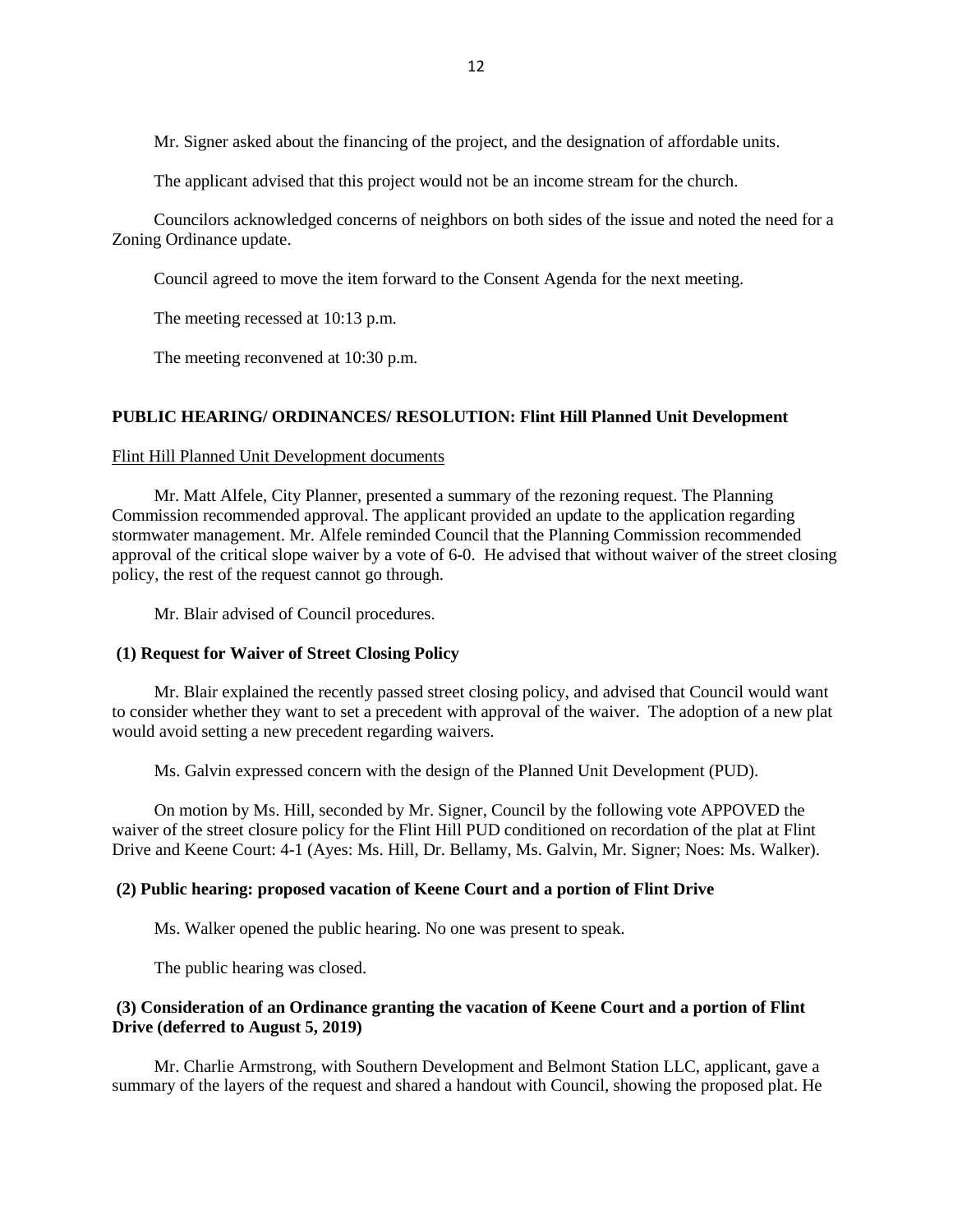advised that the change in stormwater treatment from 100% to 76% is because of the feasibility of treating all nutrients and the developers did not want to make promises they could not keep.

Ms. Walker expressed concern about affordability in the number of dwelling units and the number of years. She also expressed concern that the applicant has not discussed the best interest of residents. Mr. Armstrong advised that he would work with Habitat for Humanity to address affordability.

Ms. Galvin expressed concerns about parking, curb cuts for driveways, sidewalk elevation changes, porches, and active neighborhood components.

Council considered whether to move the item forward to the next meeting as a consent agenda item. The poll resulted in the following (Yes: Mr. Signer; No: Ms. Galvin, Ms. Walker, Dr. Bellamy; Indifferent: Ms. Hill).

Mr. Armstrong asked if Council would consider a deferment for him to come back with a stronger affordable housing proffer. Councilors asked that he also present some architectural revisions as well as quality of life components. Council agreed to bring the item back to the August 5<sup>th</sup> Council regular meeting.

## **(4) Consideration of an Ordinance granting a rezoning to allow development of the Flint Hill Planned Unit Development**

 Based on the deferment of the "Consideration of an Ordinance granting the vacation of Keene Court and a portion of Flint Drive", this item was not discussed.

## **(5) Consideration of a Resolution granting a Critical Slope Waiver to allow development of the Flint Hill Planned Unit Development**

 Based on the deferment of the "Consideration of an Ordinance granting the vacation of Keene Court and a portion of Flint Drive", this item was not discussed.

#### **PUBLIC HEARING/ ORDINANCE: 209 Maury Avenue rezoning**

Mr. Matt Alfele, City Planner, presented a summary of the request. The Planning Commission recommended approval 4-2.

Applicant Charlie Armstrong of Southern Development, made a presentation. He advised that the Eugene Bradbury House would be saved, as a matter of a private agreement, and that the City cannot enforce the deed restriction.

Mr. Blair provided explanation about rezoning in relation to updating the Comprehensive Plan.

Ms. Hill asked for clarity around usage of the Eugene Bradbury House and a site plan.

The applicant advised that he would need to know what zoning would be approved by Council in order to move forward with spending significant funds to develop a site plan. He asked whether Council was in favor of the property being

Ms. Galvin expresses concern of there being no concept plan.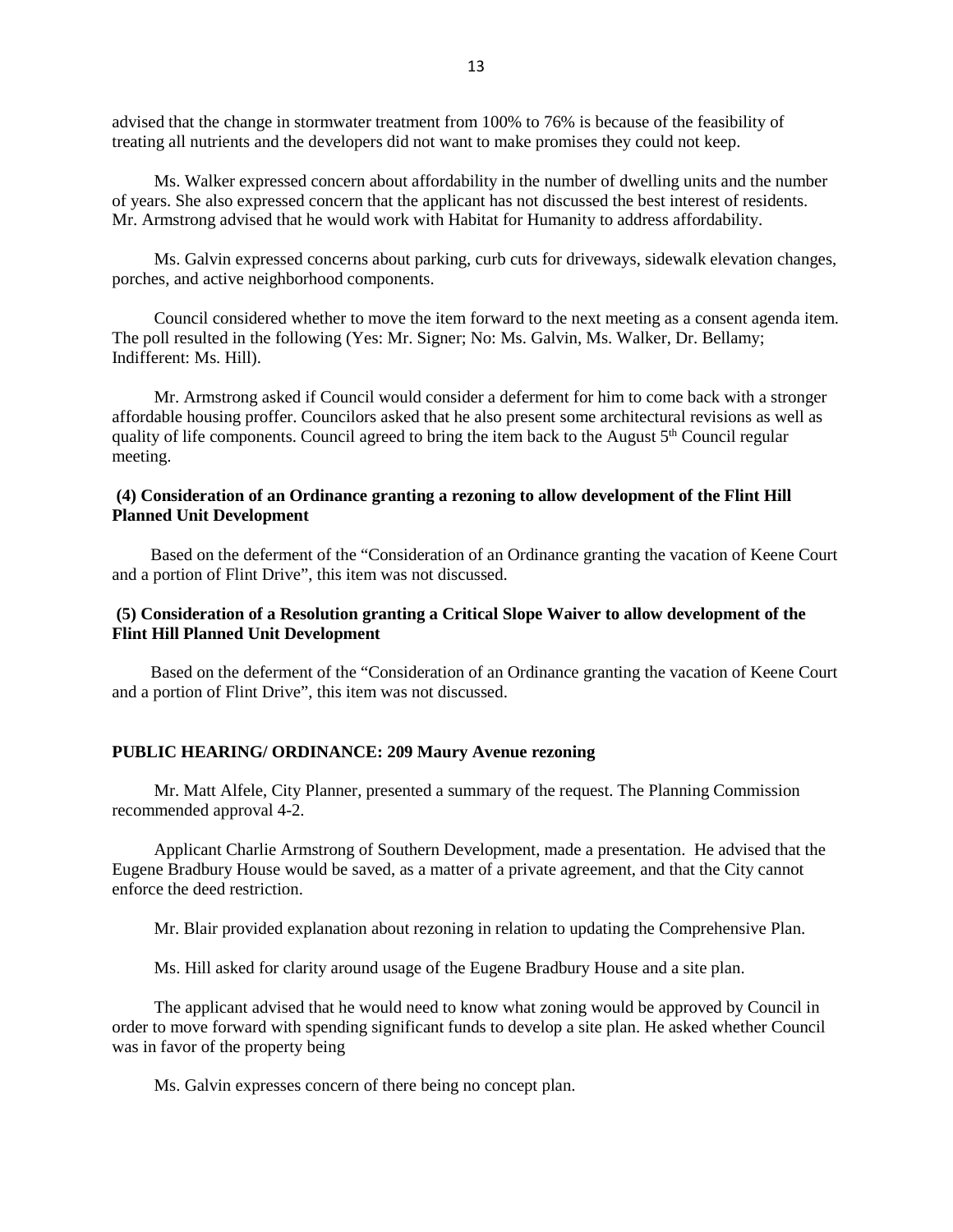Mr. Alex Ikefuna, Director of Neighborhood Development Services, advised that the director can exercise discretion, and the applicant needed direction from Council regarding density before providing a tangible plan so that they could make an informed decision.

Ms. Walker opened the public hearing.

Ms. Adrienne Dent, Fry's Spring neighborhood, spoke in opposition to the proposal.

Mr. William Atwood, who sold the property to Charlie Armstrong, spoke about the subdivision of the land surrounding the house, and about approval from the sisters who grew up in the house. He spoke in support of the project and stated that he would be willing to work with Mr. Armstrong to make sure that the house is celebrated.

The public hearing was closed.

Councilors acknowledged that there was not enough information to move the item forward.

### **ORDINANCE\*: Amend Section 2-6 of the Charlottesville City Code - City holidays (2nd reading)**

Mr. Blair reviewed procedure with City Council.

Dr. Richardson shared that according to his interactions, City employees indicated preference for a floating holiday.

On motion by Dr. Bellamy, seconded by Dr. Bellamy, Council by the following vote APPROVED deletion of the April 13 Thomas Jefferson birthday City holiday: 4-1 (Ayes: Ms. Walker, Ms. Hill, Dr. Bellamy, Mr. Signer; Noes: Ms. Galvin).

Dr. Richardson suggested that if Council make March 3 a City holiday, they approve a floating holiday in addition.

Ms. Walker indicated that the County has 12 holidays and the additional day would bring City employees into parity with the County for number of holidays.

On motion by Dr. Bellamy, seconded by Ms. Galvin, Council by the following vote APPROVED the addition of March 3 - Freedom and Liberation Day, as a legal City holiday: 5-0 (Ayes: Ms. Walker, Ms. Hill, Dr. Bellamy, Ms. Galvin, Mr. Signer; Noes: none).

On motion by Ms. Hill, seconded by Ms. Galvin, Council by the following vote APPROVED the resolution authorizing the City Manager to amend the City's Personnel Policies and Regulations to provide a floating holiday to City employees: 5-0 (Ayes: Ms. Walker, Ms. Hill, Dr. Bellamy, Ms. Galvin, Mr. Signer; Noes: none).

### **RESOLUTION\*: Minority Business Task Force update**

[Minority Business Task Force update](http://charlottesville.granicus.com/DocumentViewer.php?file=charlottesville_4bea79f047c2e607eeb8c37cab2ee372.pdf)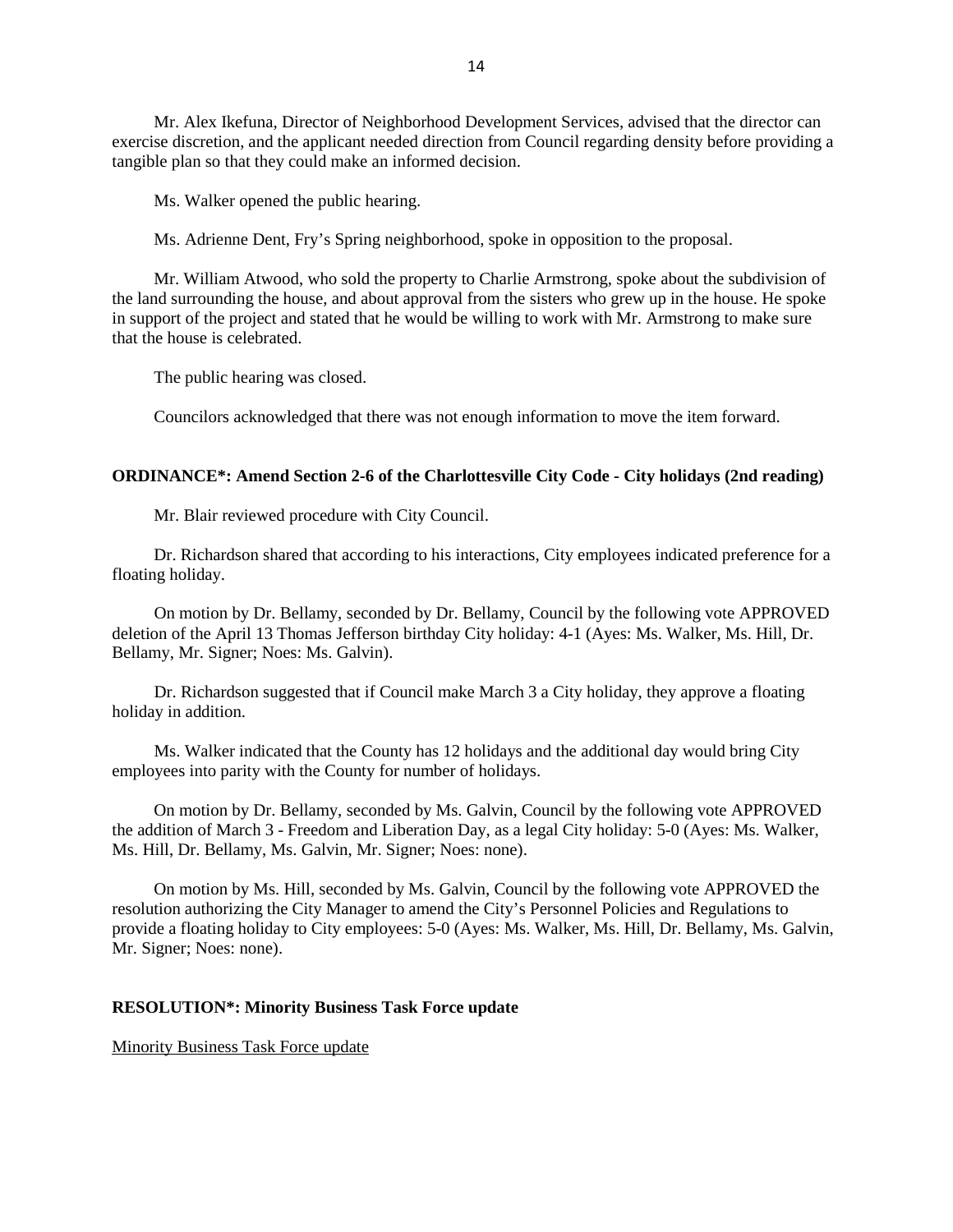Ms. Hollie Lee of the Office of Economic Development, gave an overview of the business development aspects of the program. She also advised that the business equity loan program approved in February 2019, has been successful.

Ms. Jennifer Stieffenhofer gave an update on the success of small purchase threshold changes, and introduced Sarah Hawthorne who was employed as the Minority Business Procurement Coordinator.

Ms. Sarah Hawthorne spoke about creation of the Procurement Minority Business Directory and changes to procurement forms to include the supplier diversity initiatives. She advised that a helpdesk ticket was submitted so that internal systems will be programmed to track the minority and women-owned businesses that are not yet certified. Ms. Hawthorne noted that the City website has been updated with information about supplier diversity and vendor resources so that the public has more access to it.

Mr. Rek LeCounte presented the Minority Business Task Force Report for fiscal year 2019. Increases were indicated in the usage of minority and women-owned business.

A request was made to move from the Task Force model to a Commission.

On motion by Ms. Hill, seconded by Dr. Bellamy, Council by the following vote APPROVED the establishment of the Minority Business Commission: 5-0 (Ayes: Ms. Walker, Ms. Hill, Dr. Bellamy, Ms. Galvin, Mr. Signer; Noes: none).

#### **RESOLUTION\*: Racial Engagement and Equity Funds for Minority Business Program -\$35,300**

#### [Racial Engagement and Equity Funds for Minority Business Program -\\$35,300](http://charlottesville.granicus.com/DocumentViewer.php?file=charlottesville_78686a899931ba604010de7586a0e233.pdf)

Dr. Bellamy presented the item and Ms. Hollie Lee provided additional information. Future funds would be requested during the budget cycle; however, these funds would be needed as startup costs since this is the first year for the program and more significant costs would be needed for marketing.

Council discussed the processes of on-cycle and off-cycle budget requests.

On motion by Ms. Galvin, seconded by Ms. Walker, Council by the following vote APPROVED the funding of \$35,300 for the Minority Business Program: 5-0 (Ayes: Ms. Walker, Ms. Hill, Dr. Bellamy, Ms. Galvin, Mr. Signer; Noes: none).

## **RESOLUTION\*: 915 6th Street SE Critical Slope waiver (1st of 1 reading) [Item pulled at the request of applicant]**

## **REPORT: HomeStay Taxation/Regulation and AirBnB**

#### Report - [HomeStay Taxation/Regulation and AirBnB](http://charlottesville.granicus.com/DocumentViewer.php?file=charlottesville_d996f5ea2d4fe83ed91f0f640821bbd1.pdf)

Mr. Todd Divers, Charlottesville Commissioner of the Revenue, introduced Maggie Reagan, his counterpart from Staunton, Virginia, whom he invited as subject matter expert. He also introduced Brenda Thornton, Business Tax Supervisor; Bob Rush, Business Tax Auditor; and Reid Broadhead from Neighborhood Development Services.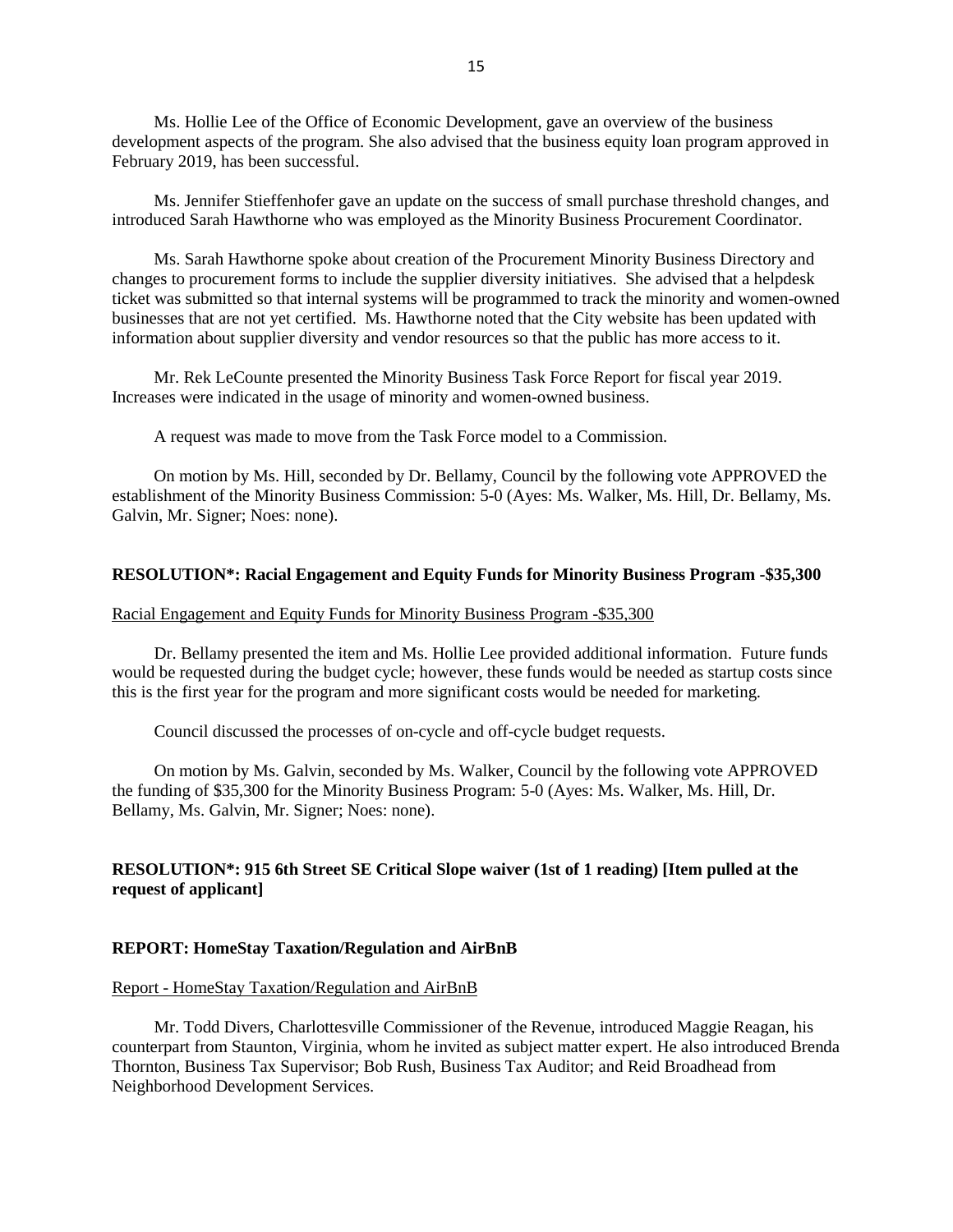Mr. Divers explained that AirBnB is only one of a number of hundreds of vendors of short-term rental platforms. He gave a presentation explaining the taxation models of AirBnB, BRBO and other lodging taxes, as well as new legislation requiring payment of sales tax to the State.

Mr. Divers advised that he did not feel that he could enter into an agreement with AirBnB without violating State Code referencing auditable records. He cited transparency, fairness, uniformity and accountability issues.

Mr. Divers encouraged Council to change the requirement for annual re-application for short-term rentals to a one-time application.

Ms. Reagan spoke on behalf of the Commissioner of the Revenue Association of Virginia and advised that a subcommittee has been following this issue. She added that they will continue as it develops through sales tax and transient occupancy tax purposes to do the best they can for localities and the people who want to be in the business to ensure fairness and consistency without being controlled by outside entities.

#### **REPORT: Jefferson Area Bike and Pedestrian Plan update**

#### [Jefferson Area Bike and Pedestrian Plan update](http://charlottesville.granicus.com/DocumentViewer.php?file=charlottesville_227100af36acd73e57b03dca271c95d0.pdf)

Mr. Chip Boyles gave a presentation and referenced the recently completed Regional Bike and Pedestrian Plan. He noted excitement about the renewed and engaged public input toward bicycle use.

Mr. Boyles also reviewed next steps for the Plan, which included: presentations to decision-makers (when requested), ensuring that the Plan projects are incorporated in all future relevant plans, continued community input, multi-stakeholder coordination, project/corridor studies, grant applications and building the infrastructure.

Mr. Peter Krebs of the Piedmont Environmental Council answered questions and provided additional information.

#### **REPORT: Vinegar Hill Park/Slave Auction Block update**

#### [Vinegar Hill Parks/Slave Auction Block update](http://charlottesville.granicus.com/DocumentViewer.php?file=charlottesville_e8379dfead8714425c7e1bcc032f3622.pdf)

Mr. Jeff Werner, Historic Preservation and Design Planner, gave background and presented the report on Vinegar Hill Park. He showed a sample of Court Square markers.

He advised that the slave auction block plaque in the sidewalk at Court Square has not been worked on because there was no directive. Ms. Hill advised that on more than one occasion Ms. Galvin has requested that the slave auction block be given more prominence. Mr. Werner advised that there is a marker going up across the street (unrelated) and that he followed up with Charlene Green, and the Blue Ribbon Commission made recommendations.

Dr. Bellamy advised that this is an opportunity to be bold in erecting a monument to represent triumph.